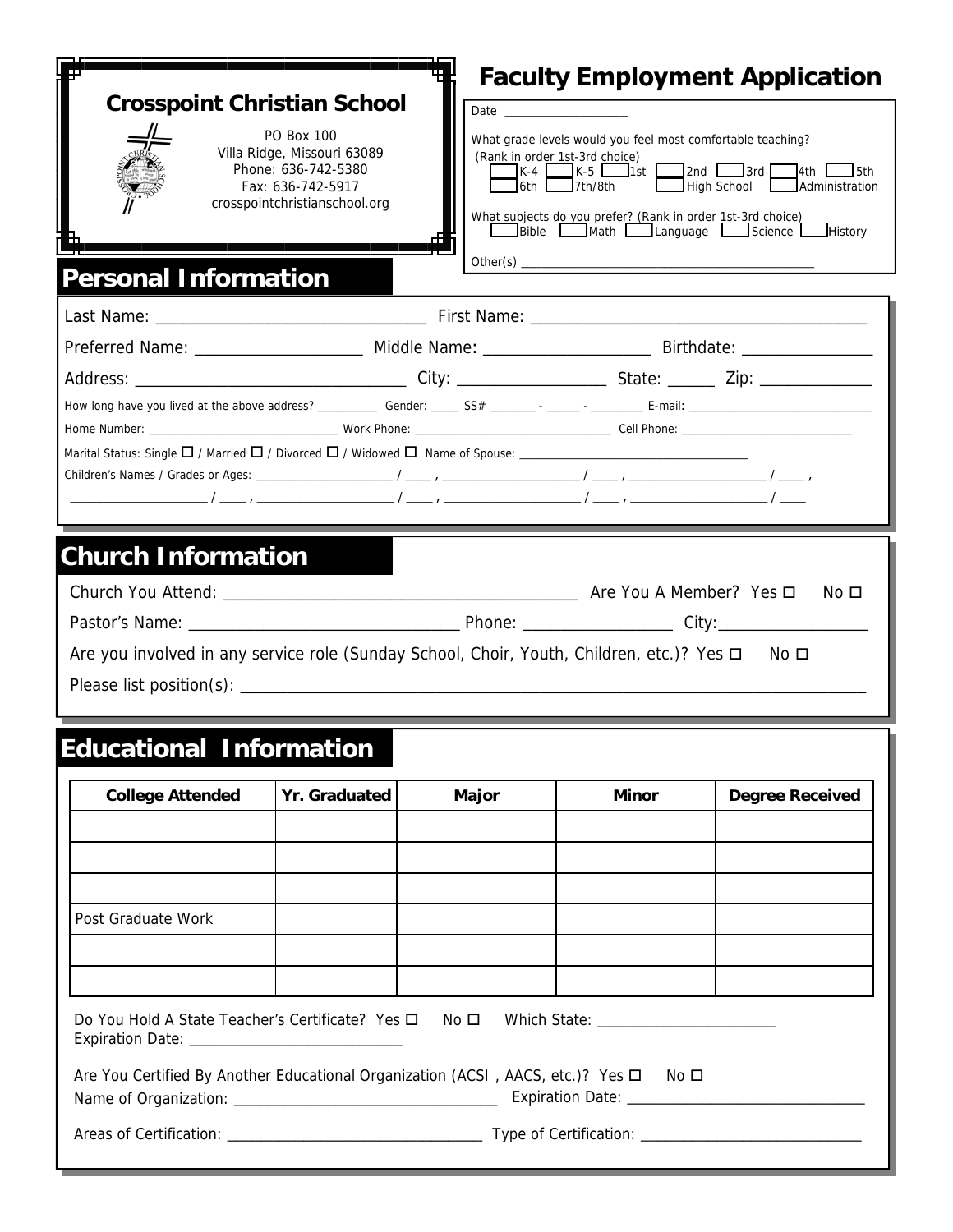### **Teaching Experience**

Please list the schools where you have taught, including your experiences in student teaching.

| Name of School | <b>Address</b> | From | To | Subject / Grade Taught |
|----------------|----------------|------|----|------------------------|
|                |                |      |    |                        |
|                |                |      |    |                        |
|                |                |      |    |                        |
|                |                |      |    |                        |
|                |                |      |    |                        |

#### **References**

| Reference                                            | <b>Address</b> | <b>Phone</b> | E-mail | Known How Long? |
|------------------------------------------------------|----------------|--------------|--------|-----------------|
| An Employer:                                         |                |              |        |                 |
| A Professional (Teacher, College Professor,<br>etc.) |                |              |        |                 |
| A Friend:                                            |                |              |        |                 |
| A Church Staff Member:                               |                |              |        |                 |

### **Christian & Professional Experience**

**Please answer the following questions honestly and to the best of your ability (Use back if necessary)** 

- 1. Why do you desire to teach in a Christian school?
- 2. Name three ways education in a Christian school is unique from that found in other schools.
- 3. List three personal goals you have for teaching.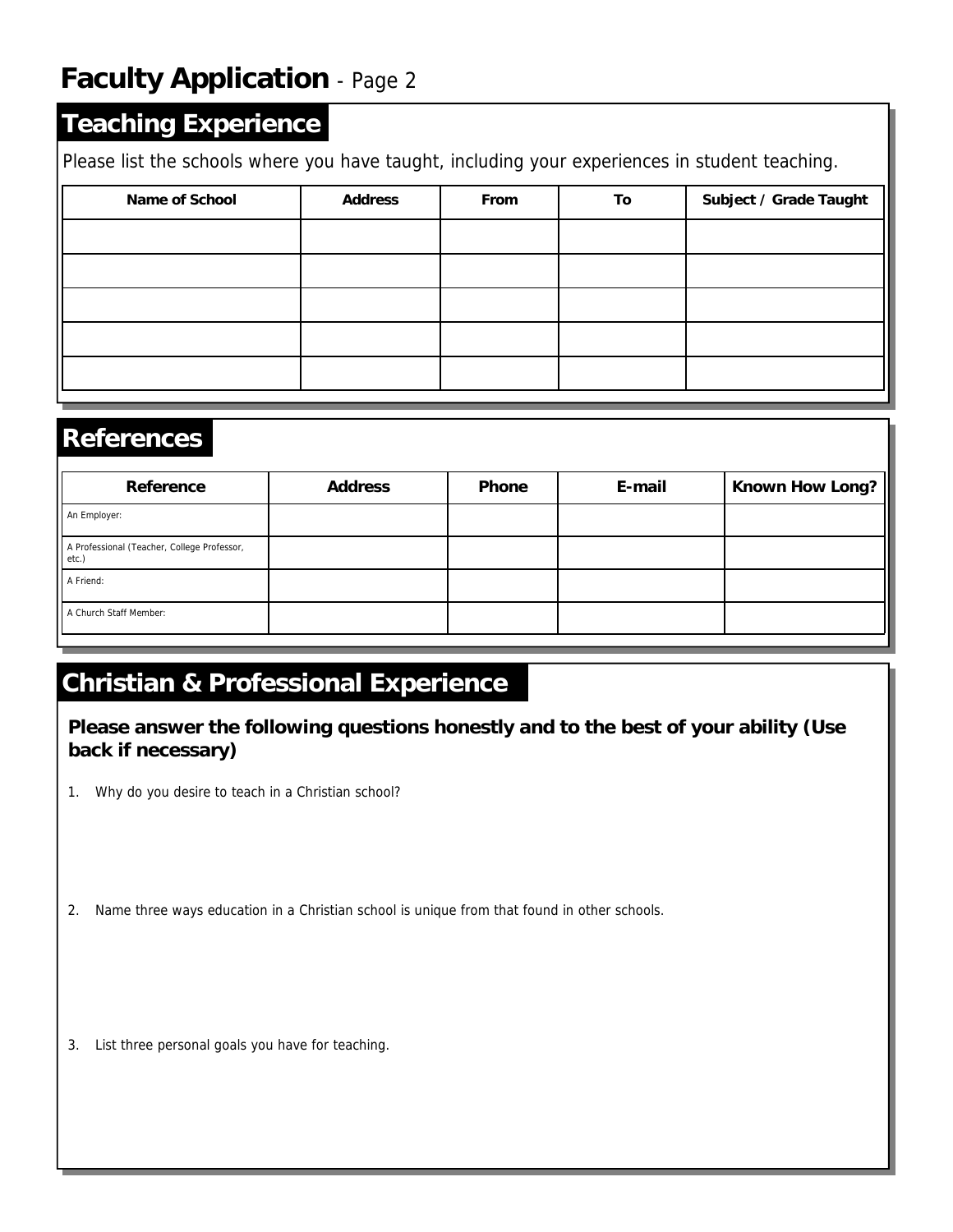|    | <b>Christian &amp; Professional Experience</b><br>Please answer the following questions honestly and to the best of your ability (use back if |
|----|-----------------------------------------------------------------------------------------------------------------------------------------------|
| 4. | necessary).<br>Describe your philosophy of classroom management.                                                                              |
| 5. | If a student asked you why you believe the Bible, how would you answer?                                                                       |
| 6. | What motivates you when dealing with students? Parents? Fellow faculty members?                                                               |
| 7. | What do you see as the role of Christian schooling in fulfilling of the Great Commission (Mt. 28:19-20)?                                      |
| 8. | Describe your views concerning abortion and alternate lifestyles (gay agenda):                                                                |
|    | 9. If you are married, how does your spouse feel about your serving at Crosspoint Christian School?                                           |
|    | 10. How do you feel about working with Christians from other ethnic and evangelical backgrounds?                                              |
|    | 11. Which of these questions was the hardest for you to answer? ______ Why?                                                                   |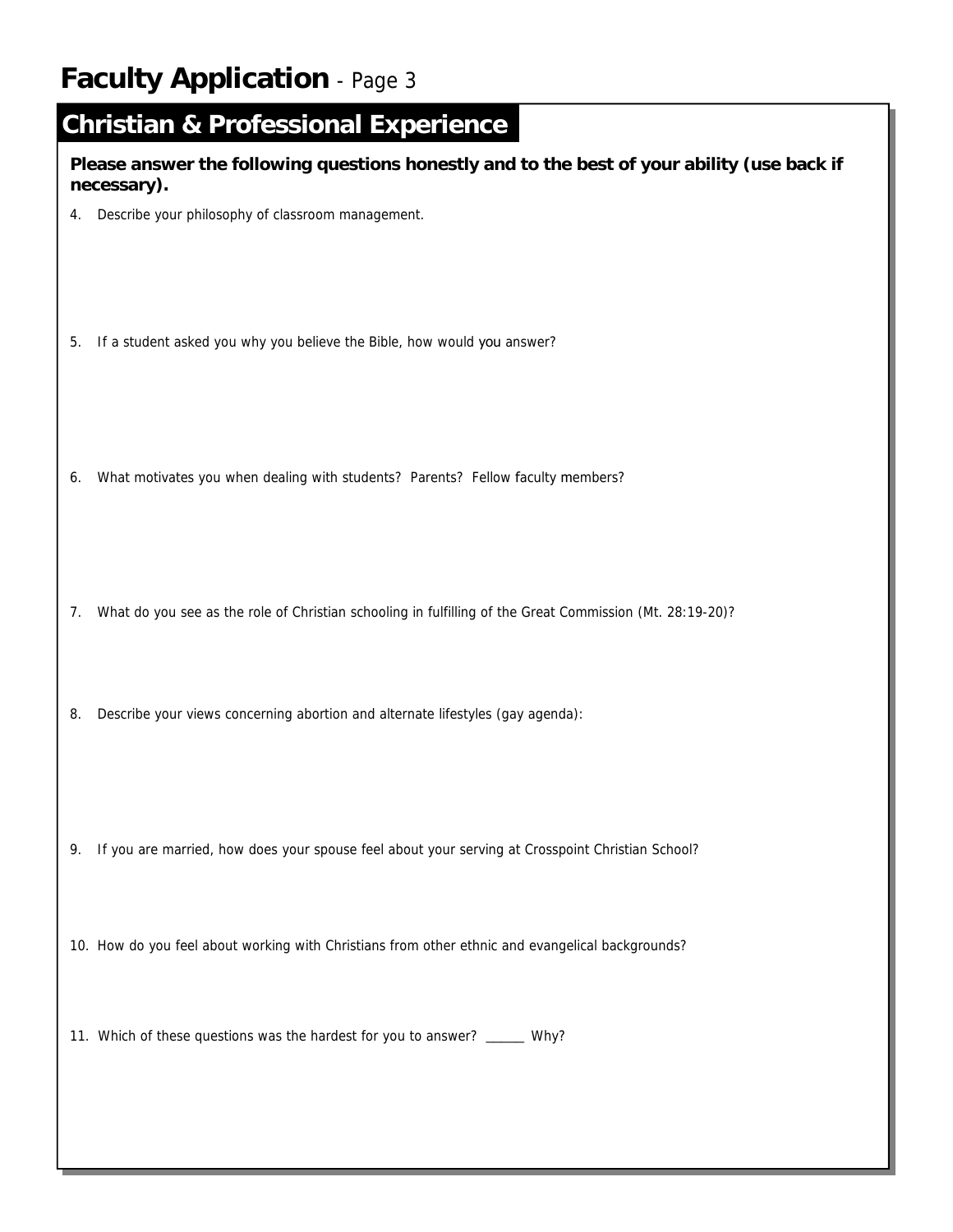#### **Christian Experience**

**On a separate sheet of paper please write your personal testimony (how you came to Christ). Describe the difference Christ has made in your life. How do you handle doubts? Describe a recent event or activity where you experienced the power and presence of God. Describe your personal plan for growth in Christ.** 

### **Other Information**

| 2. | Name three of your favorite authors.                                                                                                                                                                                                                                                                                                                                                    |
|----|-----------------------------------------------------------------------------------------------------------------------------------------------------------------------------------------------------------------------------------------------------------------------------------------------------------------------------------------------------------------------------------------|
| 3. | Name two favorite books other than the Bible.                                                                                                                                                                                                                                                                                                                                           |
|    | 4. How much time on an average do you believe you could give the school to assist in extra-curricular activities? Are there<br>any special considerations on your time that we need to be aware of?                                                                                                                                                                                     |
| 5. |                                                                                                                                                                                                                                                                                                                                                                                         |
| 6. | If we were doing a staff play, and the following four jobs were open, which one would you want first? Second?<br>Producer (handling publicity, ushers, checking to see that all the details are handled)<br>$\Delta$ Actor (perform in the play)<br>Director (direct and supervise the play)<br>Stage Manager (handle the props, backstage activities, help others during performances) |
|    |                                                                                                                                                                                                                                                                                                                                                                                         |
|    | 8. What skills, talents, or abilities do you have that could be helpful to CCS as a faculty member?                                                                                                                                                                                                                                                                                     |
|    |                                                                                                                                                                                                                                                                                                                                                                                         |

### **Professional Information**

Please attach photocopies of all your college transcripts and teaching certificates. If you are offered a position, you will be required to submit official copies of your college transcripts for our files.

Have you taken any courses in the Christian philosophy of education? Yes  $\Box$  No  $\Box$  If so, where and when?

If not, would you be willing to take such a course? Yes  $\Box$  No  $\Box$ 

Please attach a typed copy of your personal Christian philosophy of education.